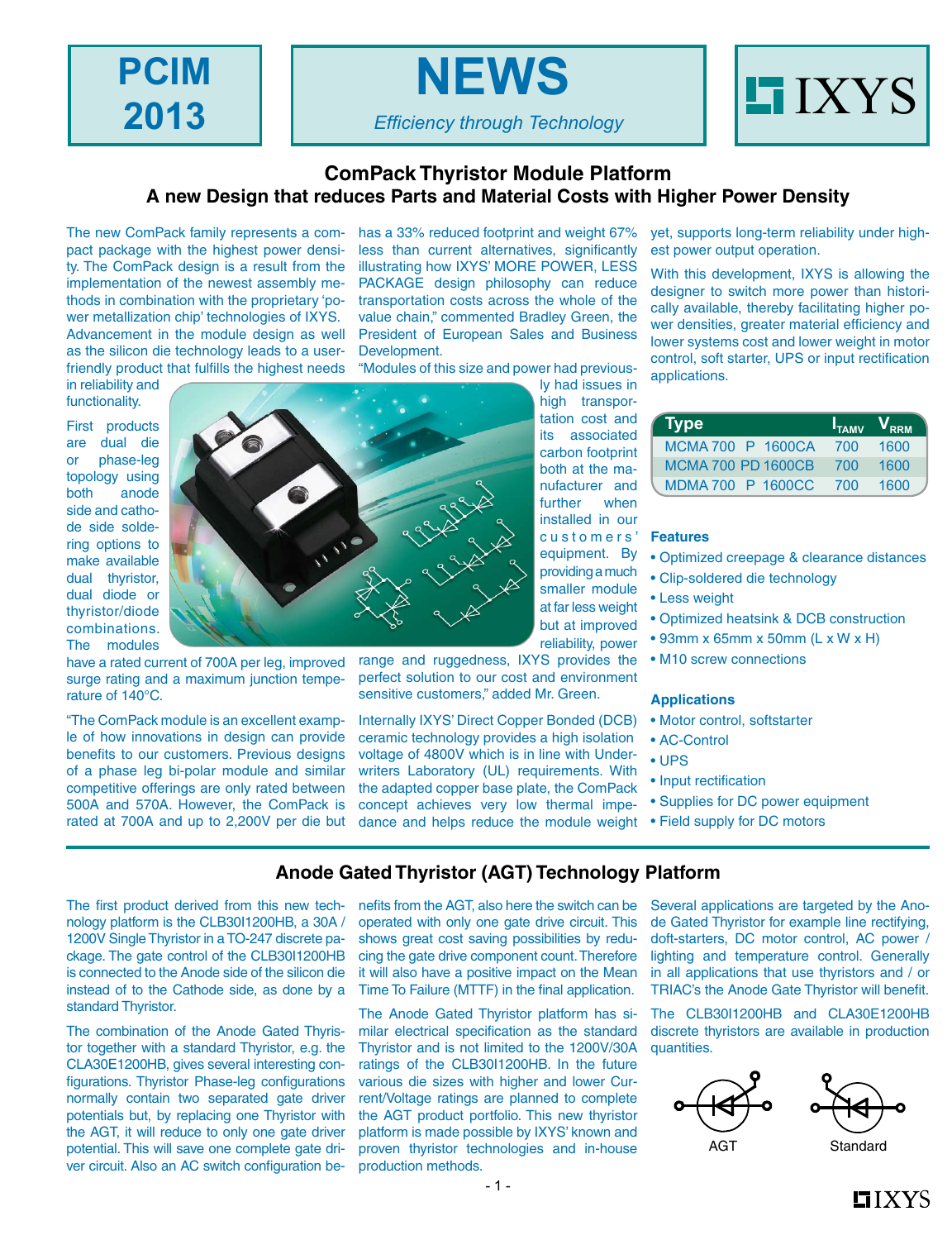### **IXYS expands Product Portfolio of 1200 V High-Speed Rugged XPT™ IGBTs**

These new devices are designed to minimize switching losses in high-voltage, hardswitching applications. The high-speed switching capabilities (up to 50 kHz) of these IGBTs allow designers to use smaller and lighter components in their systems. For IXYS customers who need to lower turn-off losses and / or remove snubbers/ clamps from their designs, IGBTs with co-packed ultra-fast recovery diodes in Sonic-FRD™ or HiPerF-RED™ Technology are available.

Manufactured through the stateof-the-art IGBT process and the XPT™ design platform, these devices feature high-current handling capabilities, high-speed switching abilities, low total energy losses and low current fall times. They have a positive collector-toemitter voltage temperature coefficient, making it possible for designers to use multiple devices in parallel to meet high current requirements. Their low gate charges also help reduce gate drive requirements and switching losses. In addition to being avalanche rated, these devices have square Reverse Bias Safe Operating Areas (RBSOA) up to the breakdown voltage of 1200 V – a necessary ruggedness in snubberless hardswitching applications.

The new 1200 V XPT™ devices with co-packed anti-parallel Sonic-FRD™ or HiPerFRED™ diodes are optimized to reduce turn-off losses and suppress ringing oscillations, thereby producing smooth switching waveforms and significantly lowering electromagnetic interference (EMI) in the process. Furthermore, due to the soft recovery characteristics of the diodes, the IGBTs can be switched on at

very high rates of change in current (di/dt), even in low current and temperature conditions.

There are various highvoltage and high-speed applications that the new IGBTs are well-suited for. Among the-

se are power inverters, uninterruptible power supplies, motor drives, switch-mode power supplies, power factor correction circuits, battery chargers, welding machines and lamp ballasts.

These 1200V XPT™ IGBTs are available in the following industry standard packages: TO-220, TO-



247, TO-264, SOT-227, SOT-227B, PLUS247, PLUS264 and ISO-PLUS247; and include part numbers IXYH30N120C3, IXYH50N-120C3D1, IXYN100N120C3H1, and IXYX120N120C3, with collector current ratings of 66 A, 90 A, 134 A, and 220 A, respectively.

## **IXYS Introduces Fast and Efficient 650V XPT™ Trench IGBTs**



*These 650V XPT™ Trench IGBTs are optimized to achieve low switching and conduction losses while maintaining low on-state voltages. The graph demonstrates a superior trade-off (turn-off energy loss vs. on-state voltage) of the new IGBTs (in particular, the IXXH60N65C4 against competitor 1 and IXXH80N65B4 against competitor 2).*

The current ratings of IGBTs in this new product family range from 30A to 200A at a high temperature of 110°C. With on-stage voltages as low as 1.7V, these new XPT™ devices are designed to minimize conduction and switching losses, especially in hard-switching applications. Optimized for different switching speed ranges (up to 60kHz), these IGBTs provide designers with flexibility in device selection in terms of cost, saturation voltage, and switching frequency. Devices co-packed with IXYS ultra-fast Sonic-FRD™ diodes are also available.

Developed using the IXYS XPT" thin wafers technology and advanced 4th generation (GenX4™) vertical IGBT process, these devices feature reduced thermal reswitching, low tail current and high current densities. In addition, they display exceptional ruggedness under short-circuit conditions Short Circuit Safe Operating Area (SCSOA). Moreover these IGBTs have square Reverse Bias Safe Operating Areas (RBSOA) up to the breakdown voltage of 650V, making them ideal for snubberless hard-switching applications. Other qualities include a positive collector-to-emitter voltage temperature coefficient which enables designers to use multiple devices in parallel to meet high current requirements and low gate charges which help reduce gate drive energy and switching losses.

The co-packed Sonic-FRD™ diode is an ideal match for these XPT" IGBTs in reducing turn-on and

sistance, low energy losses, fast turn-off losses thanks to its speed and 'soft recovery' characteristics. It is optimized to suppress ringing oscillations and voltage spikes in recovery, thereby producing smooth switching waveforms and significantly lowering electromagnetic interference (EMI) in the process. The temperature stability of its forward voltage also helps lower switching losses when devices are operated in parallel.

> These IGBTs are well-suited for a wide variety of power conversion applications, lighting control, motor drives, power inverters, power factor correction circuits, switch-mode power supplies, uninterruptible power supplies, E-Bikes, automotive and welding equipment.

| <b>Part Number</b>    | $V_{CES}$ | $I_{C25}$<br>$T_c =$<br>$25^{\circ}$ C | I <sub>C110</sub><br>$T_c =$<br>$110^{\circ}$ C | $V_{CE(sat)}$<br>max.<br>$T_{VJ}$ = 25 °C | $t_{fi}$<br>$T_{VJ} =$<br>$150^{\circ}$ C | $E_{\text{off}}$<br>$T_{\rm VJ} =$<br>$150^{\circ}$ C | $R_{\text{max}}$<br>max. | Config.                               | Package<br><b>Style</b> |
|-----------------------|-----------|----------------------------------------|-------------------------------------------------|-------------------------------------------|-------------------------------------------|-------------------------------------------------------|--------------------------|---------------------------------------|-------------------------|
| <b>IXXH30N65B4</b>    | v<br>650  | A<br>65                                | A                                               | v                                         | ns                                        | mJ                                                    | K/W                      |                                       |                         |
|                       |           |                                        | 30                                              | 2.0                                       | 100                                       | 0.6                                                   | 0.65                     | <b>Single</b>                         | <b>TO-247</b>           |
| <b>IXXH110N65C4</b>   |           | 234                                    | 110                                             | 2.35                                      | 43                                        | 0.77                                                  | 0.17                     | <b>Single</b>                         | <b>TO-247</b>           |
| <b>IXXN110N65B4H1</b> |           | 240                                    | 110                                             | 2.1                                       | 105                                       | 1.4                                                   | 0.17                     | Copacked<br>(Sonic-FRD <sup>™</sup> ) | <b>SOT-227B</b>         |
| <b>IXXK160N65C4</b>   |           | 290                                    | 160                                             | 2.1                                       | 57                                        | 1.3                                                   | 0.16                     | Single                                | <b>TO-264</b>           |
| <b>IXXX160N65B4</b>   |           | 310                                    | 160                                             | 1.8                                       | 160                                       | 2.36                                                  | 0.16                     | <b>Single</b>                         | <b>PLUS247</b>          |
| <b>IXXK200N65B4</b>   |           | 370                                    | 200                                             | 1.7                                       | 110                                       | 2.54                                                  | 0.13                     | Single                                | <b>TO-264</b>           |

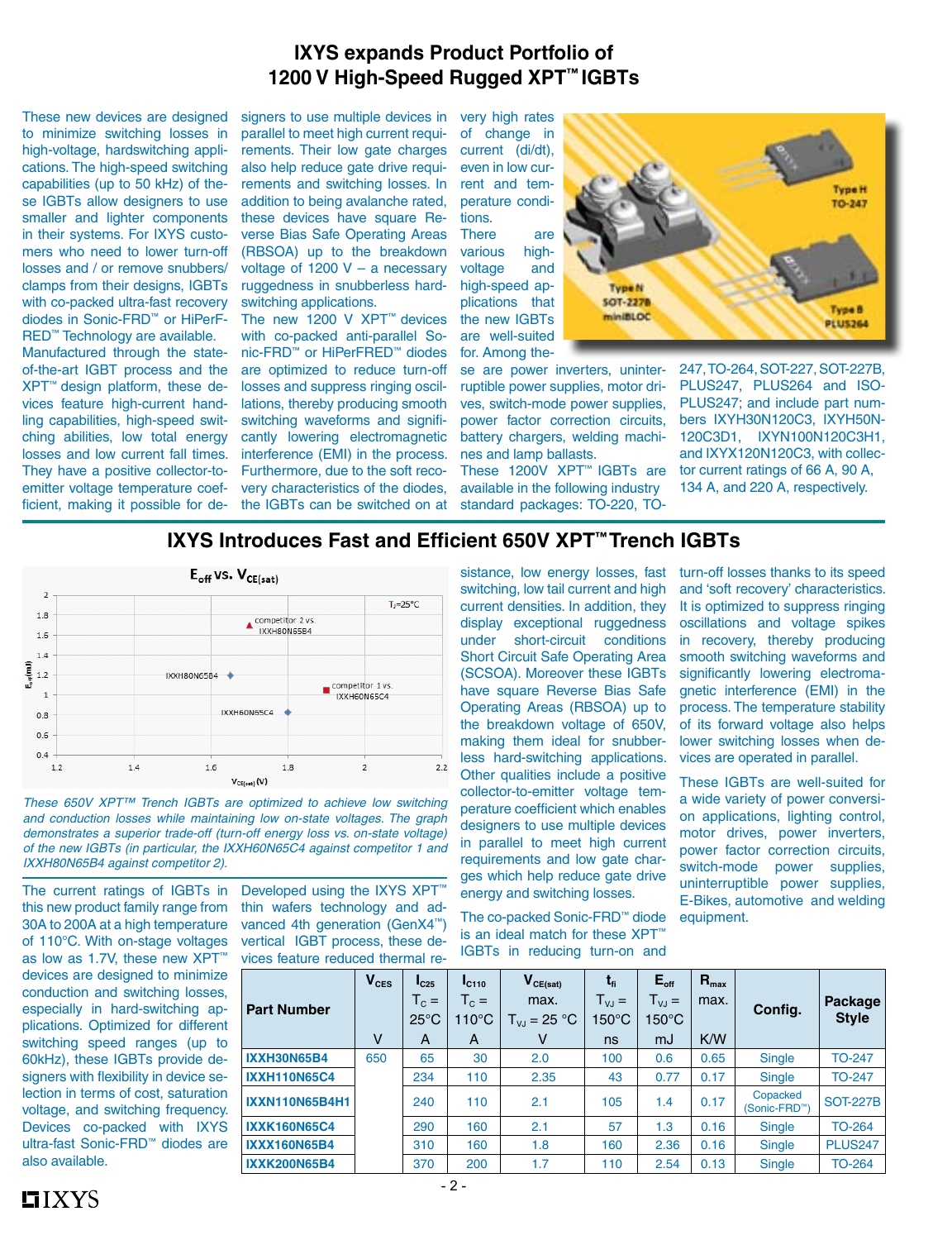#### **New ZGATE Embedded Security Solution**

The New ZGATE™ Embedded Security combines multiple technologies for safer, faster and better deployment of embedded communications applications. ZGATE™ Embedded Security incorporates Zilog's eZ80F91 MCU and full-featured TCP/IP stack with a unique world-class embedded firewall to produce an entirely new technology that offers an additional layer of embedded protection for smarter, safer devices and products.

The eZ80F91 MCU, a member of Zilog's eZ80Acclaim™ family of MCUs, is already well-suited to

today's wired and wireless applications requiring internet connectivity. The addition of the



ZGATE™ security layer offers significantly deeper protection against cyber threats and attacks. With many more applications, devices, products and processes demanding increased security, Zilog's eZ80F91 MCU, embedded with

ZGATE™ technology, reduces the incidence of security breaches in many types of products in defense, telecommunications, utilities, transportation, medical and industrial applications.

ZGATE<sup>™</sup> is packed with features, including Ethernet, IP/UDP/TCP/ ICMP filtering, extremely low latency, and APIs for event logging. ZGATE's easily configurable filtering rules offer static/rules-based filtering, which blocks packets based on configurable rules, and dynamic filtering/stateful packet inspection (SPI), which blocks packets based on the state of a connection. Tests of these packet-blocking filters show dramatically improved network throughput under load.

As more modern devices are exposed to denial of service attacks and emerging threats that affect the functionality of today's smarter connected devices, ZGATE™ provides an embedded solution that fits designers' needs.

| <b>Part Number</b>     | <b>Firewall</b><br>Package                     | Flash  | <b>SRAM</b>  | <b>Temperature</b>                                | Package |  |  |
|------------------------|------------------------------------------------|--------|--------------|---------------------------------------------------|---------|--|--|
| EZ80F91GAZ0AEG         | Premium                                        | 265 KB | <b>16 KB</b> | -40 $\degree$ C to 105 $\degree$ C   144-pin LQFP |         |  |  |
| EZ80F91GAZ0BEG         | <b>Extended</b>                                | 265 KB | <b>16 KB</b> | -40 $\degree$ C to 105 $\degree$ C   144-pin LQFP |         |  |  |
| EZ80F91GAZ0CEG         | Standard                                       | 265 KB | <b>16 KB</b> | -40 $\degree$ C to 105 $\degree$ C   144-pin LQFP |         |  |  |
| <b>ZGATE0001000C0G</b> | <b>ZGATE Embedded Security Development Kit</b> |        |              |                                                   |         |  |  |

## **IXYS Integrated Circuits Division Introduces High Current Optically Isolated AC Power Relay with Zero-Cross Circuitry and Highest Isolation Voltage Rating**

*The CPC1966B AC Power Switch is ideal for saving energy in power systems for Industrial, IT, Consumer and Medical Products*

The CPC1966B is an AC Solid State Switch utilizing dual power SCRs as an integrated alternative to discrete optocoupler and triac circuits. This device includes zerocross turn-on circuitry to minimize the generation of transients, and has a blocking voltage of 800 V.

The new 8-Pin Power SOIC package provides 5000 V (rms) of isolation between the input

control and the output while optically coupled circuitry provides exceptional noise immunity. Additionally, the 30 A surge rating enables the CP-C1966B to handle a variety of resistive and reactive loads. As a result, the robust CPC1966B is well suited for industrial environments where electromagnetic interference would disrupt the operation of plant facility communications and control systems.

Input control current for switching is 5 mA. Applications include: motor controls, AC power control, valve and solenoid controls, security door and gate latches, lighting, AC power generation and distribution, home automation and HVAC controls.

> "This product expands the power range of our SSR's, and with our Zilog MCU's, provides a total system solution for digital power and load

management that our customers value in order to save energy and automate their equipment. Thus it is ideal for robotics, IT and server power supplies, medical equipment, railroad and traffic controls, consumer electronics, fitness equipment, industrial controls, and test and measurement equipment," commented Dr. Nathan Zommer, CEO of IXYS.

The CPC1966B, available in the 8-pin Power SOIC package, is pending certification to the UL 508 Standard for industrial control equipment.

The CPC1966B AC Power Relays are available in production quantities.

## **IXYS Announces Robust Isolated Solid State Relay with Integrated Current Limit, Over-voltage Protection and Thermal Management**

The CPC1593 is the first in a new family of triple stage protection solid state relays (SSRs) that incorporate load current-limiting with over-voltage protection and thermal management. These bidirectional relays are designed to survive in the harshest operating environments for off-AC line applications.

The CPC1593 normally open (1-Form-A) optically isolated SSR features a load voltage of 600V peak maximum, continuous load current of ±120mA maximum and an on-resistance of 35Ω maximum. In a fault condition, the CPC1593 relay features a unique over-voltage protection that is activated when the voltage across the switch is greater than 21V and the device is in current limit. The over-voltage protection deactivates the switch while allowing a restricted load current of less than 100 µA to flow. When the voltage across the switch falls below the

over-voltage threshold, the switch resumes normal operation. If the fault persists, the over-voltage response will repeat offering the best protection for the load and the switch itself.

Current limit specification for the CPC1593 in an AC/DC configuration is ±285mA maximum and 570mA in the DC configuration. A thermal management circuit in the CPC1593 monitors overall die temperature in a fault condition and further restricts load current to protect the relay and load.

Key applications for this device are for advanced power management applications where the reduction of "vampire power" consumption is desired by turning off the AC power when not needed. Other applications include in-rush current control, power supplies, industrial and process controllers, solenoid and valve controls and HVAC. The device is targeted for AC power line environments where fault conditions can persist for extended periods of time & where, upon removal of the fault, return to normal operation is expected. The relay is designed to survive extended power cross conditions. The CPC1593 has UL, CSA and EN/IEC approval.

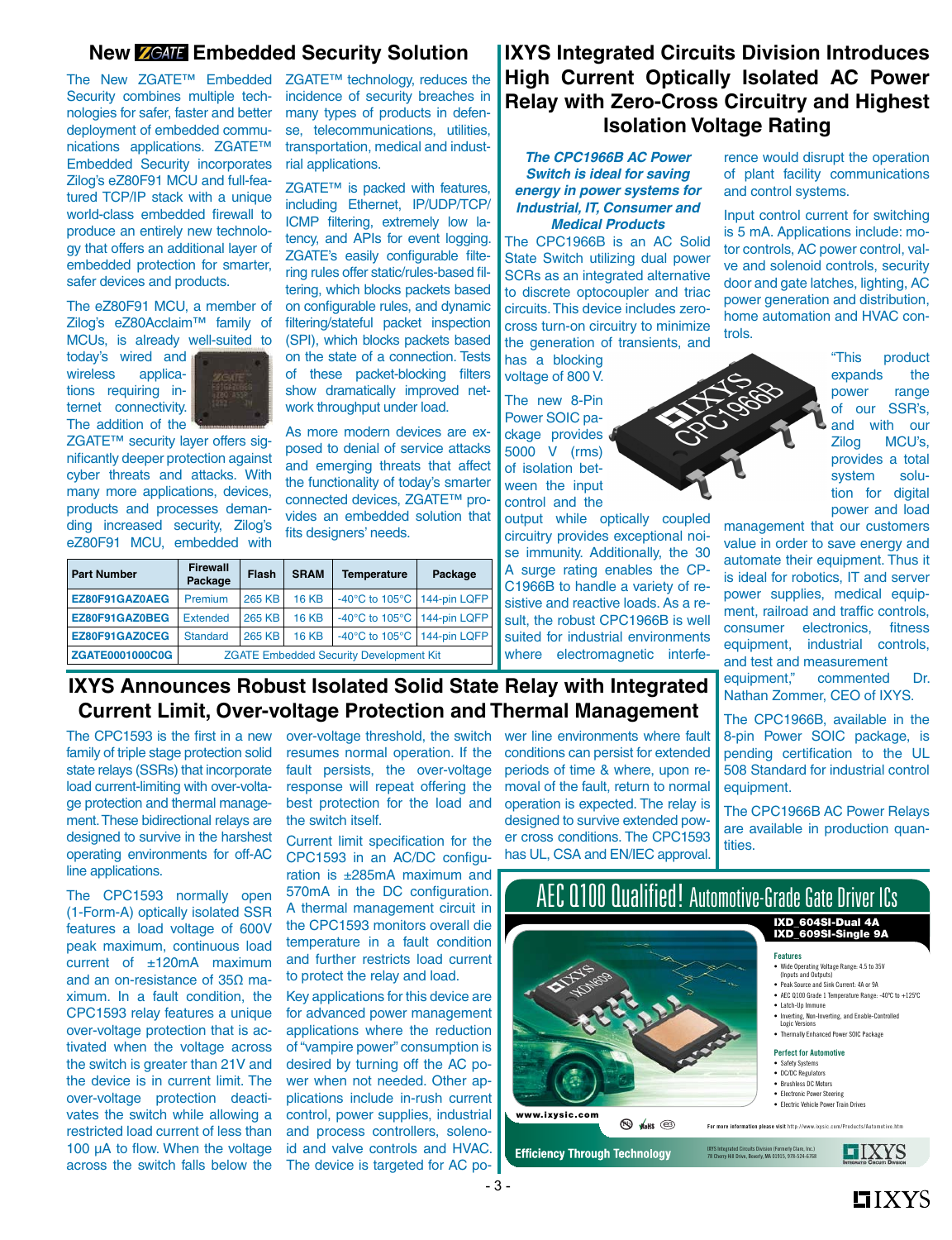#### **IXYS UK Introduces New 2.2 kV Rugged 15.4 kA Rectifier Diode with Record Power Density for High Power Management**

IXYS UK introduces the first of a new range of 83mm diameter die rectifier diodes. The new 2.2kV rectifier, has a current rating of 15A, 450A, represent a new technology platform for bonded-wafer level construction with a favourable high power density-"more power less package". This technology offers better electromechanical and thermal performance as compared to prior designs.

The 2.2kV rectifier diode has an average current rating (case temperature 55°C) of 8,570A and surge current rating of 78,000A, with a junction to heat sink thermal resistance of 0.008K/W.

"The thermal capacity of the metal disc and its direct fusion to the silicon enhances performance and gives excellent transient thermal and surge current ratings. The new package design, which retains an industry standard footprint, allows for the maximum silicon to package ratio and represents a 46% increase in current density

over older designs in a similar package outline. It is an extension of our proven 83mm Si technology that we introduced recently for our high performance 2.8kV and 4.5kV Phase Control Thyristors," commented Frank Wakeman, Marketing and Technical Support Manager for IXYS UK.

The device is available in an industry standard 26mm thick package and two voltage grades. Designations: W8570TJ180 (1800V) and W8570TJ220 (2200V). Additional products with voltage ratings up to 6kV will be launched through 2013 as well as a 36mm thicker package option.

Typical applications for these devices include: track side rectifiers, chemical power supplies, Industrial rectifiers and all rectifier applications requiring very high power.

Data sheets at *www.ixysuk.com*  Email: *sales@ixysuk.com* or Telephone: +44 (0)1249 444524

### **IXYS UK Launches New 2.8kV 10kA 'Wespack' Rectifier, Reduced Weight and Improved Efficiency**

The new 2.8kV rectifier diode extends the upper voltage range of this revolutionary product group, offering maximum power rating for weight and volume, without compromising on quality and reliability. The diode has an RMS current rating of nearly 10,000A and a very low package thermal resistance of 0.013K/W. Constructed by using an all diffused silicon slice alloyed to a molybdenum disc, the die is encapsulated in a fully hermetic package. The high quality construction of the diode offers excellent transient thermal and surge current ratings.

"Instead of archaic conventions, the new diode follows the IXYS UK strategy of offering more power and less package with products designed for applications. When compared to conventionally packaged devices, the new Wespack diode offers around 50% more current with 35% less weight; thereby, allowing the user the opportunity to make both energy and material efficient designs," commented Frank Wakeman, IXYS UK's Marketing and Technical Support Manager.

"This unique product with megawatts of rectifying power capability is part of our campaign of introducing products that enable our customers to reduce the weight of their power systems, namely, taking their products through a weight loss program, thus reducing the energy cost of shipping their products, and reducing their CO<sub>2</sub> footprint," commented Dr. Nathan Zommer, Founder and CEO of IXYS Corporation.

The new diode is available in two voltage classes. Designation: W5130MK240 for the 2.4kV version and W5130MK280 for the 2.8kV device.

Typical applications for these devices include: front end rectifiers and bridges, DC power supplies, utilities and chemical power supplies.

### **IXYS' New Generation of Overvoltage Protection Devices that increase High Power System Reliability**

IXYS' Break-Over Diodes (BOD) are traditionally embedded in the control/gate drive units in order to detect high voltage transients that can destroy a vast range of high cost, power semiconductor switches. BODs are designed to self trigger when a preset voltage level is reached thus allowing protection against voltage spikes or line faults which can destroy many different system components. In AC operation these devices are also self resetting unlike a fuse or mechanical isolators which must be reset or manually replaced prior to system restart.

It is the most efficient and lowest cost solution for protecting high power systems that can be up to megawatts in power rating. The applications include Smart Grid Systems, High Voltage Direct Current (HVDC) power transmission systems, windmill generators, UPS's, Motor Drives and power generators in hydroelectric dams. "It is not often in high power applications that such a low cost component can be utilised to protect semiconductors with a value of thousands of dollars and a system of over hundreds of thousands of dollars," commented Bradley Green, VP of International Sales for IXYS Corporation.

With this new development, IXYS has improved two important characteristics of the BOD. The temperature coefficient has been reduced by a factor of 3 improving the tolerance of the breakover voltage limit over the complete temperature range. This gives designers the benefit for a more precise and controllable design due to smaller tolerances. Additionally, the latest generation dramatically reduces switch-on-time of the BOD in reaction to an overvoltage event down to a few nanoseconds. This not only improves the safety of the system but also increases the relevant application space for this technology and gives designers a solid state alternative to older, more complicated and expensive protection solutions.

The extremely high rate of change of the voltage (dv/dt) makes the new generation attractive for ignition applications of high voltage impulse technology such as High

Intensity Discharge (HID) lighting. The latest generation is called the IXBOD2™ range and features extended voltage operating range over previous solutions thereby giving the designer options in single element ratings from 100V to 1400V. Series connection of the IXBOD2™ is also possible to extend the system voltage protected to over 10kV



Version R Version RD

X201 **FP-Case** (oil proof)





| <b>Type</b>             | $V_{BO}$                                                   | <sup>1</sup> BO | Чн                            | $V_{H}$ | <b>LD</b>                                                                          | <b>LAVM</b> | $I_{\text{SM}}$          | dv/dt     | $R_{thJA}$ |             |
|-------------------------|------------------------------------------------------------|-----------------|-------------------------------|---------|------------------------------------------------------------------------------------|-------------|--------------------------|-----------|------------|-------------|
|                         | $T_{VJ} = 25^{\circ}C$<br>$K_T = 0.7 \cdot 10^{-3} K^{-1}$ |                 | $T_{\text{VJ}} = 25^{\circ}C$ |         | $T_{\text{vJ}} = 125^{\circ} \text{C}$<br>$V_{\text{D}} = 0.8 \cdot V_{\text{BO}}$ |             | $T_{amb} = 50^{\circ}$ C |           |            | Fig.<br>No. |
|                         | v                                                          | mA              | mA                            | ٧       | μA                                                                                 | A           | A                        | $V/\mu s$ | K/W        |             |
| <b>IXBOD 2-0114</b>     | 1001400                                                    | 15              | 20                            | $4 - 8$ | 200                                                                                | 0.90        | 250                      | >1000     | 60         | <b>X201</b> |
| <b>IXBOD 2-1528R(D)</b> | 15002800                                                   | 15              | 20                            | $4 - 8$ | 200                                                                                | 0.90        | 250                      | >1500     | 20         | X202        |
|                         |                                                            |                 |                               |         |                                                                                    |             |                          |           |            |             |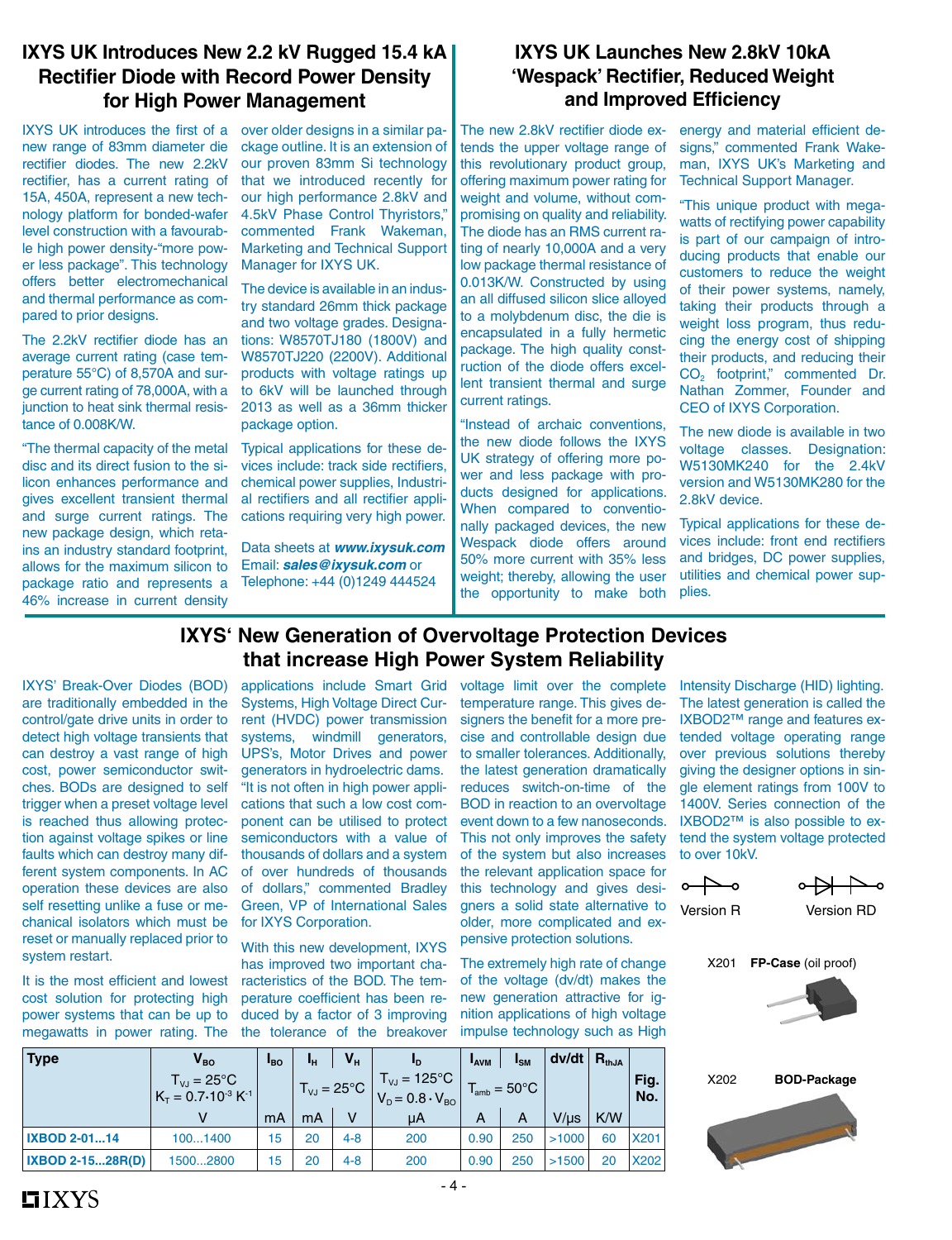# **IXYS expands its SMPD™ Products for higher Efficiency, smaller Footprint and lower Weight for Motor Drives, UPS and Inverters**

The demand for higher power density in system design is continually driving innovation in semiconductor packaging technology. IXYS continues to be at the forefront of this development with its new isolated package family SMPD™ (Surface Mount Power Device). The IXYS design cornerstone of "MORE POWER - LESS PACKAGE" has resulted in the SMPD™ module range which efficiently provides solutions for applications where traditional offerings create problems such as larger module footprints, higher cost and longer cycle times in assembly and the problem that catalogue items rarely provide the best silicon content.

IXYS' ISOPLUS® isolation technology has for many years provided a UL recognized rugged isolation platform for a wide range of leading power modules. The SMPD™ range now extends its ISOPLUS® portfolio to include modules that can be assembled in standard surface mount (SMD) soldering processes and is pick-and-place ready to be assembled on customer's existing SMD assembly lines. The ISO-

PLUS® advantage also includes:

- Isolated package using IXYS' own **D**irect **C**opper **B**onded substrates
- Voltage isolation up to 2500 V (UL Recognized)
- Lower junction-to-heat sink thermal resistance
- Improved temperature and power cycling performance
- Higher reliability than Cu based modules
- Very small coupling capacitance  $\rightarrow$  Reduced EMI
- Reduced parasitic inductance → Optimized Switching Performance
- Replacement of multiple discrete reduces system size

The IXYS SMPD™ range provides not only a large array of standard options in terms of topology or silicon varieties. Its simplicity by design and optimized manufacturing process can allow fast time to market for customers that require differing die and circuit combinations effectively fast tracking product development. IXYS removes the need for more expensive competitive solutions and can successfully combine numerous discrete devices in one high reliability package that can then be easily assembled on current SMD assembly lines.

Added to this the IXYS SMPD™ provides the ideal modular circuit building blocks so that the designer can select the ideal solution. For instance one SMPD™ can provide a solution for each stage of a Motor Inverter – 1x SMPD™ for the three phase diode input rectifier, 1xSMPD™ for the Brake or PFC stage and 3xSMPD™ for the 3 phase IGBT inverter. The customer can then select where to position each stage to optimize his heat sink or cooling solution often downsizing materials.

The IXYS SMPD™ range provides a solution-scale package reducing material waste and lowering power footprint for all the power electronic applications of today and those of the future. Its platform flexibility and ease in assembly provides cost efficiency not just in terms of module cost but in the important processes of system design, time to market and product assembly.



| <b>Type</b><br>$\diamond$ under development |                      | Circuit diagram /<br><b>Bipolar type</b> | $\mathbf{V}_{\mathsf{RRM}}$<br>V | I <sub>TAV</sub><br>A | $@T_c$<br>$^{\circ}C$ |  |  |  |
|---------------------------------------------|----------------------|------------------------------------------|----------------------------------|-----------------------|-----------------------|--|--|--|
| <b>DUAL</b>                                 |                      |                                          |                                  |                       |                       |  |  |  |
| $\diamond$ CLA 60MU1200LB                   | $ 2 \times P $ Triac |                                          | 1200                             | $2 \times 30$         | 100                   |  |  |  |
| <b>PHASE-LEG</b>                            |                      |                                          |                                  |                       |                       |  |  |  |
| $\diamond$ CMA 50P1600LB                    | Q                    | Thyristor                                | 2x 1600                          | 50                    | 90                    |  |  |  |

# **Highest Power IGBT Module for Energy Efficient Power Conversion and Motor Control Applications, the "SIMBUS F" Module**

SimBus F represents one of the 17mm facilitades bus bar connewest package developments nections between the rectifier and of IXYS. This new generation of DCB-isolated copper base modu-Bonded (DCB) substrates – also



Combined with the benefits of well-proven technologies **Sim-Bus F** is an optimized semiconductor product for power conversion with focus on 2-level and 3-level inverter applications. The outline of this package type using the industrial standard height of The first modules released are

les provide several new features. manufactured at IXYS – allow the inverter stages. Direct Copper

> user 4800V isolation voltage between terminals and heat sink.

> **SimBus F** is a standard module housing optimized for IGBT phase-leg configuration featuring high current density and low stray inductance. Equipped with IXYS XPT IGBTs and SONIC free wheeling

diodes **SimBus F** gives the customer a reliable solution which is 100% sourced by IXYS. Common applications for the **SimBus F** are solar inverters, motor drives, DC to DC chopper systems and UPS power inverters.

the 450A, 300A and 225A of a 3-level T-type (or NPC2 type) dual IGBT and the 225A brake/boost modules equipped with 1200V IXYS XPT IGBTs. The voltage range is extended to 650V by the dual XPT IGBT 600A MIXA600PF650TSF and further expanded by the MIXA600AF650TSF (common emitter) and MIXA600CF650TSF (common collector) options. MIXA430LD1200TSF is one half

inverter topology using a combination of 650V and 1200V XPT IGBTs. Two of these modules in anti-parallel can form a simple solution for a T-type multi- level inverter featuring a reinforced switch to DC-neutral. With 1700V IGBTs and the combination of 1200V/1700V IGBTs, multi-level solutions will be available.

| <b>Products</b>         | $V_{CE}$ [V] | $V_{cso}$ [A] | Configuration    |
|-------------------------|--------------|---------------|------------------|
| <b>MIXA225PF1200TSF</b> | 1200         | 250           | phase-leg        |
| <b>MIXA300PF1200TSF</b> | 1200         | 325           | phase-leg        |
| <b>MIXA450PF1200TSF</b> | 1200         | 450           | phase-leg        |
| <b>MIXA600PF1200TSF</b> | 1200         | 600           | phase-leg        |
| MIXA60PF650TSF          | 650          | 490           | phase-leg        |
| <b>MIXA225RF1200TSF</b> | 1200         | 250           | brake / boost    |
| MIXA600AF650TSF         | 650          | 490           | common emitter   |
| MIXA600CF650TSF         | 650          | 490           | common collector |
| <b>MIXA430LD1200TSF</b> | 1200/650     | 430/345       | NPC <sub>2</sub> |